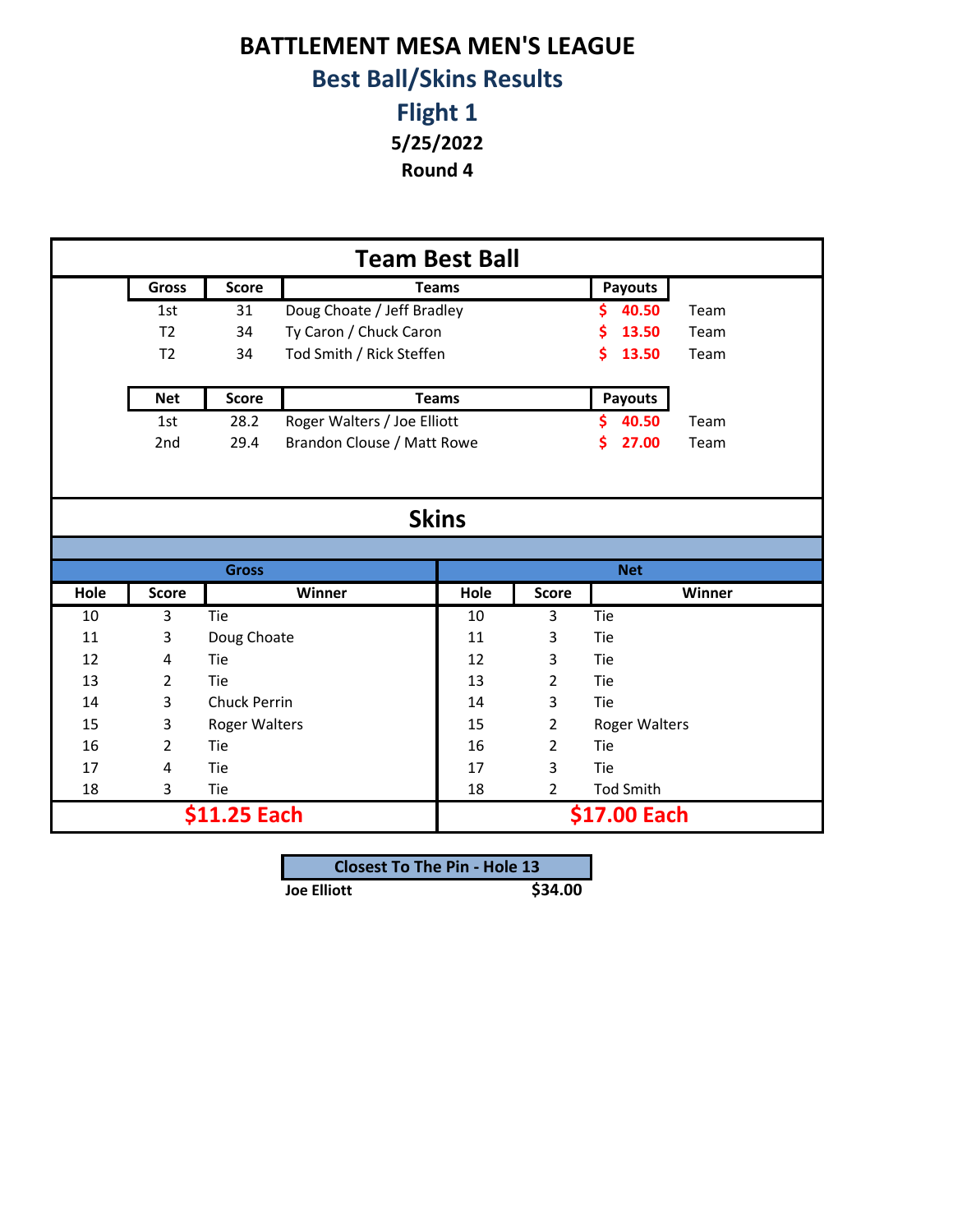## **BATTLEMENT MESA MEN'S LEAGUE Best Ball/Skins Results**

**Flight 2 5/25/2022 Round 4**

**Gross** Score **Payouts Payouts** 1st 36 Jeff Asselin / Hank Kracht **\$ 36.00** Team 2nd 39 Jim Reed / Wendell Goad **\$ 24.00** Team **Net Score Payouts** 1st 27.7 Craig Teter / Neil Leibowitz **\$ 36.00** Team 2nd 30.8 Tom Gentilcore / Mac McCurdy **\$ 24.00** Team **Hole Score Hole Score** 1 4 Tie 1 3 Tie 2 4 Tie 12 3 Tie 3 2 Tie 1 3 1 Mac McCurdy 4 4 Tie 14 4 3 Tie 5 5 Tie 15 4 Tie 6 4 Tie 6 3 Tie 7 5 Tie 17 4 Tie 8 2 Tie 19 1 8 2 Tie 9 3 Jeff Asselin 9 2 Jeff Asselin **Skins Team Best Ball Teams Teams Gross Net Winner Winner \$28.00 Each \$16.00 Each**

| <b>Closest To The Pin - Hole 3</b> |         |  |  |  |  |
|------------------------------------|---------|--|--|--|--|
| <b>Mac McCurdy</b>                 | \$30.00 |  |  |  |  |